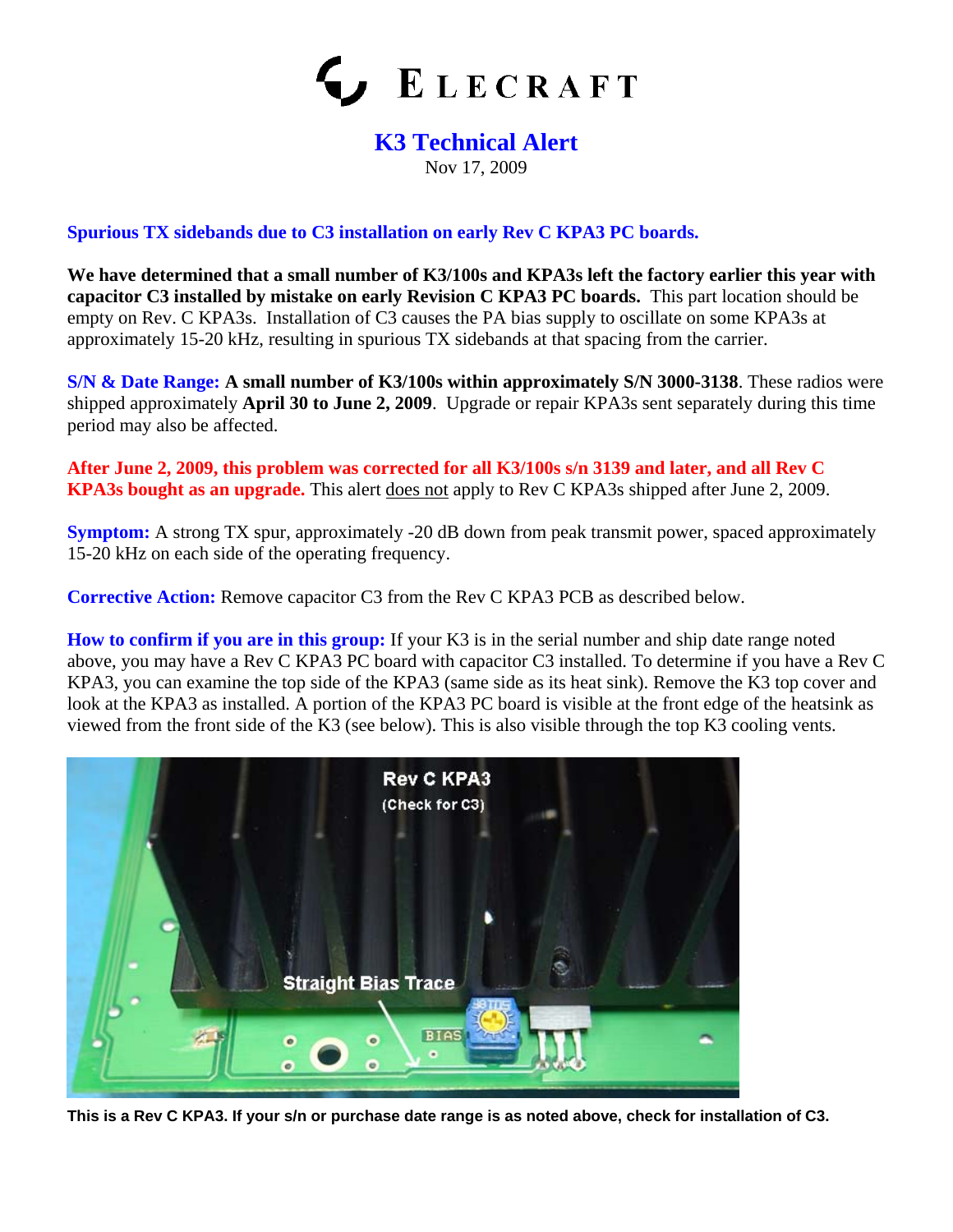

**This is an earlier Rev KPA3 and does not need to be checked for C3.**

To determine if you have C3 installed on a Rev C KPA3, inspect the reverse side of the KPA3 PCB (see pictures on next page).

To remove the KPA3 from your K3, first remove the 12V power cable before removing the wires to the circuit breaker and the KPA3. Then, take out the 3 screws and lock washers, and grip the KPA3 heat sink firmly, applying upward force near the back of the KPA3, and gently rock it side to side until it comes free of the connectors that are on the back of the board.